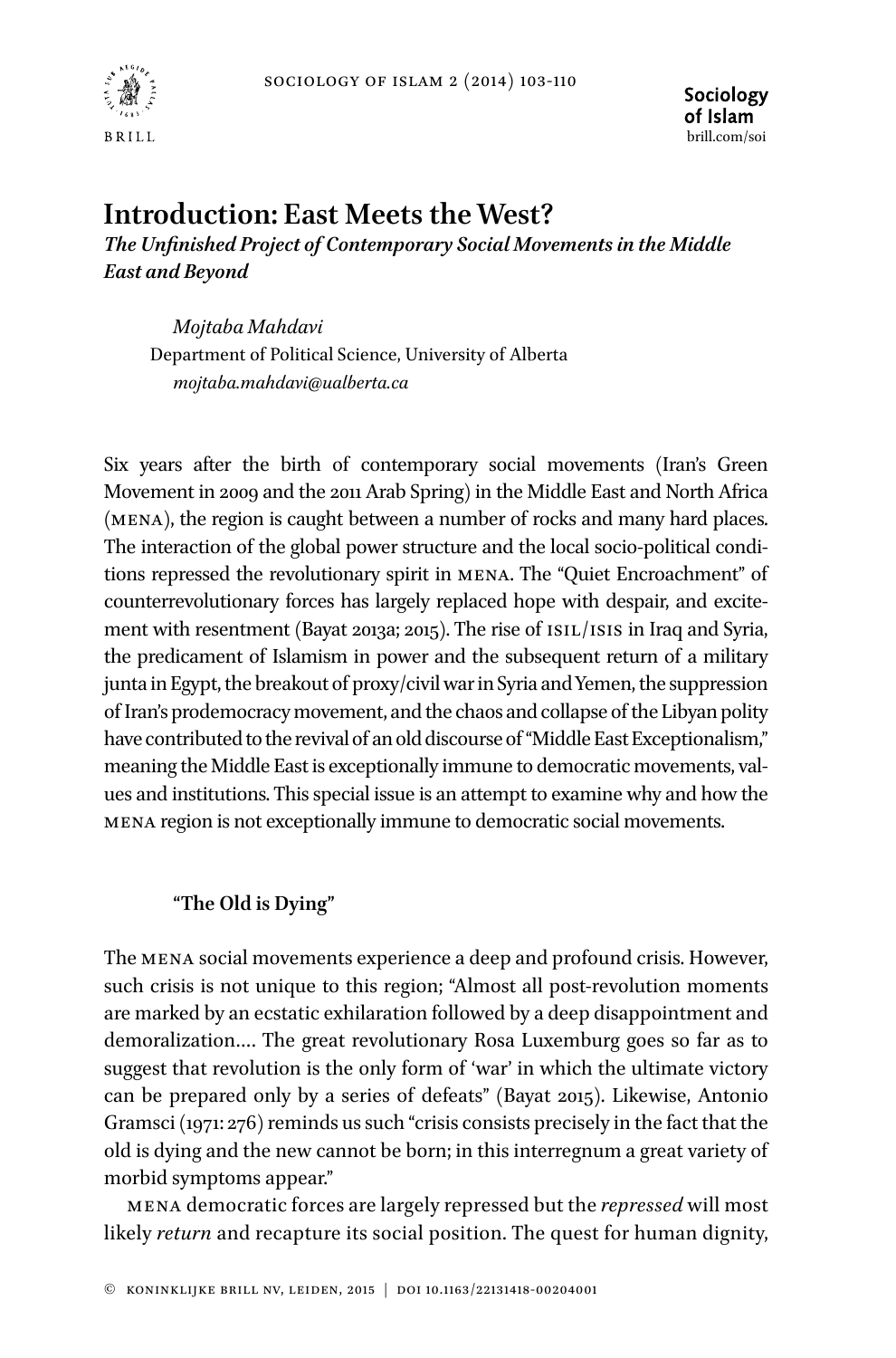social justice and freedom will continue to generate new democratic social movements in the region. The genie is out of the bottle because the contemporary mena social movements signified a deep-seated socio-cultural and structural transformation in the region. The current crisis, argues Bayat (2015) "is hardly a measure of popular consent or compliance. Rather, it is driven by the inner force of life itself, expressed through an urge for selfregulation; it is a technique of survival in rough times." Hence, these movements are rich with the endless and open-ended possibilities; they are unfinished projects.

#### **The East Meets the West?**

One should not overlook the profound impact of these movements on postcolonial mena societies. For some time, they brought together secular and religious individuals, Muslims and non-Muslims, men and women, and poor and middle class. They transcended ethnic, religious, gender, class and ideological divides in these societies. They symbolized a potential paradigm shift towards a "post-ideological", "post-nationalist" and "post-Islamist" discourse in the region (Dabashi 2012; Bayat 2013a, 2013b; Mahdavi 2011, 2013). These movements were neither religious nor anti-religious. Islamic state/caliphate was not a popular slogan in the mena streets. The mena social movements symbolized a popular quest for human dignity, freedom, and social justice, and a backlash against the neoliberal order – the Washington Consensus and the Structural Adjustment Program in the region. The mena movements challenged the "Clash of Civilizations" thesis (Lewis 1990; Huntington 1996) and nullified the discourse of "Middle East Exceptionalism" (Mahdavi & Knight 2012). The quest for social justice and a reaction to the neo-liberal order, or "McWorld" (Barber 2001) was a common theme in the mena social movements in the East and the Occupy Movements in the West. Ordinary people in the East and the West shared similar demands in these movements. "The West met the East over global mass protests" in 2011–2012. (Mahdavi & Knight 2012: xxi).

The contemporary social movements in the East and the West represented a new paradigm shift from two hegemonic discourses of the post-Cold War era: Samuel Huntington's *Clash of Civilizations* and Francis Fukuyama's *End of History*. Human dignity, freedom and social justice are not exclusively Western civilizational achievements; they are widespread values across the West and the East – "a common theme in the streets of Tunis, Cairo, Aden, Tehran,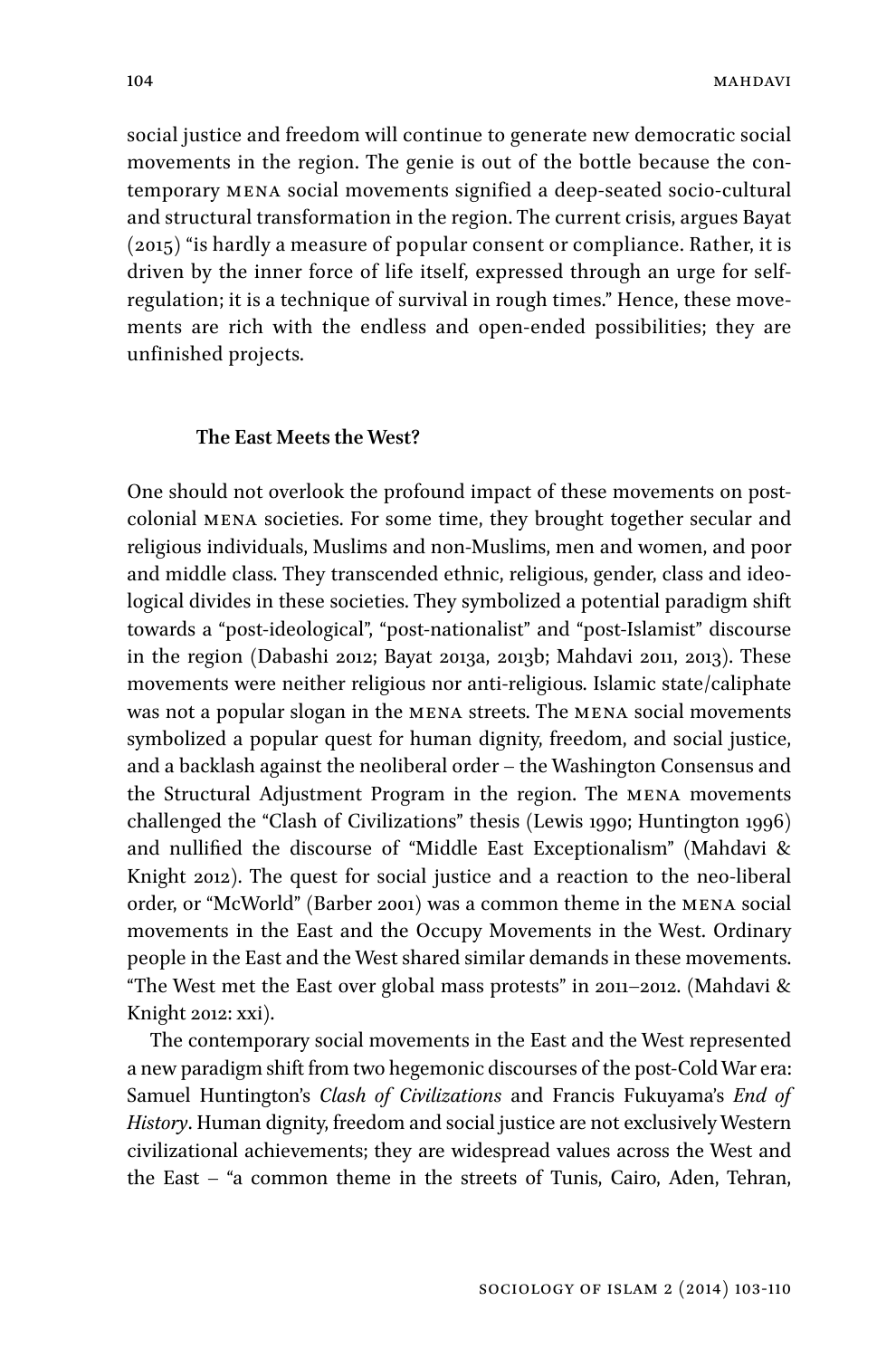Madrid, New York, Athens, and London (Mahdavi & Knight 2012: xxi). These social movements revealed a systematic crisis in the neoliberal order that Fukuyama (1989:271) liked us to see as "the end point of mankind's ideological evolution and the universalization of Western liberal democracy as the final form of human government."

The Occupy Movements symbolized a "post-ideological" moment in which the well-educated "middle class poor" poured into the streets and challenged the dominant neo-liberal order – the richest one percent who governs the neoliberal order. As the international development agency of Oxfam (2013) reported, "the richest one per cent has increased its income by 60 per cent in the last 20 years with the financial crisis accelerating rather than slowing the process." According to the report, "the us\$240 billion income in 2012 of the richest billionaires would be enough to make extreme poverty history four times over." It also adds, "we can no longer pretend that the creation of wealth for a few will inevitably benefit the many – too often the reverse is true…. Concentration of resources in the hands of the top one per cent depresses economic activity and makes life harder for everyone else – particularly those at the bottom of the economic ladder." Hence, "a global new deal is needed to reverse decades of increasing inequality" (Ibid). Likewise, in *Capital in the Twenty-First Century,* Thomas Piketty (2014) suggests that in the twenty-first century capitalism "the rate of return on capital exceeds the rate of growth of output and income." Hence, "capitalism automatically generates arbitrary and unsustainable inequalities that radically undermine the meritocratic values on which democratic societies are based."

The rise of contemporary social movements in the East and the West were nothing less than a warm welcome "to the End of the End of History" (Mishra 2013). These movements paved the path towards, to use Walter Mingolo's concept (2011), an "epistemic disobedience". They resisted hegemonic universalism, celebrated our differences, and proposed a third alternative way to both Fukuyama's hegemonic universalism and Huntington's essentialist particularism. The third way is a radical call for "universalism from below" (Mahdavi 2013). It suggests that each culture/nation should engage in a critical dialogue with its own tradition and formulate the universal values of freedom and social justice in a local language that can be implemented through local/homegrown institutions. In other words, it "aspires to a different kind of universalism, one based on deliberation and contestation among diverse political entities, with the aim of reaching functional agreement on questions of global concern. This kind of universalism differs from one resulting from universal injunctions by self-assured subjects" (Grovogui 2013: 263).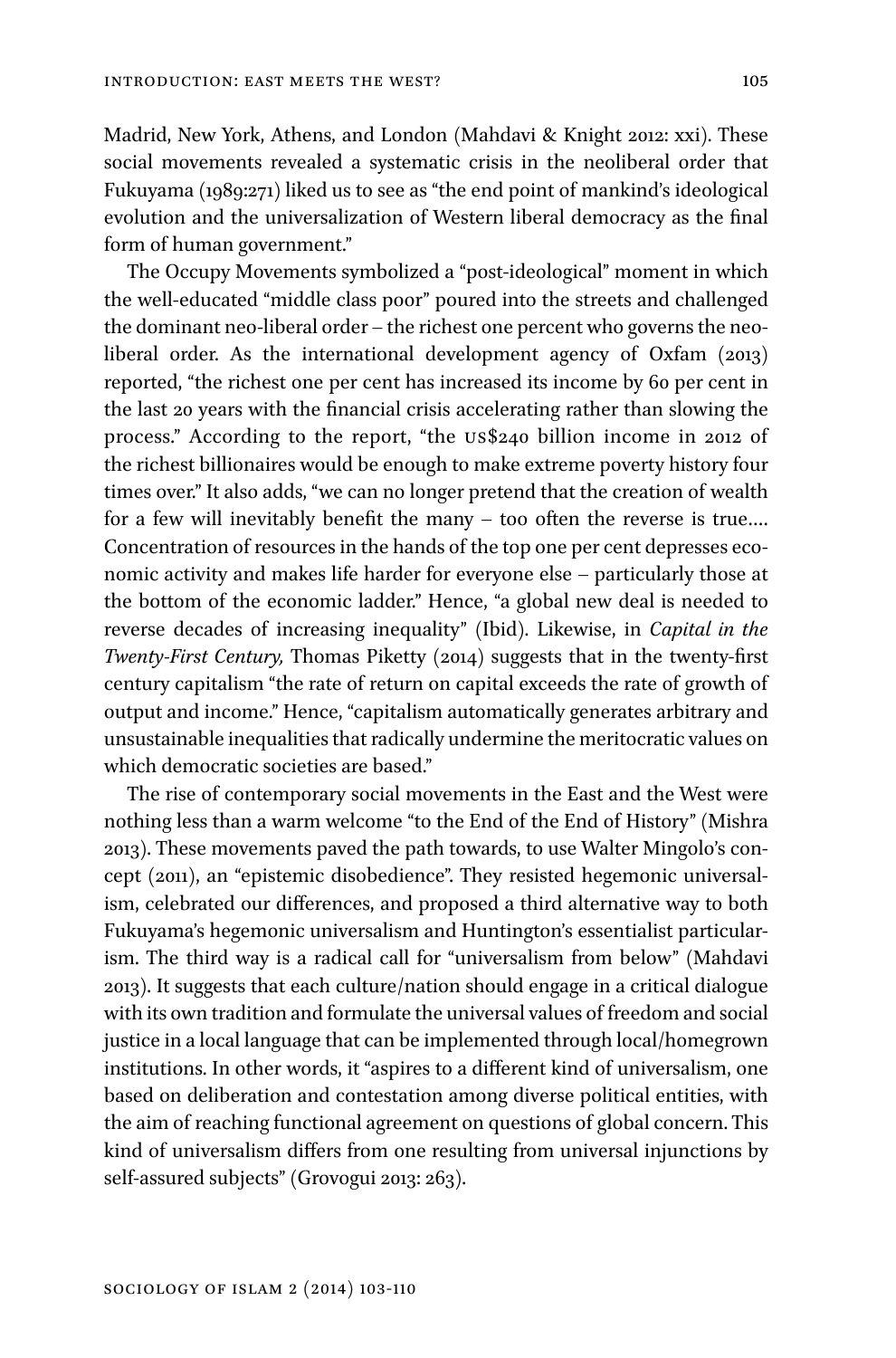106 MAHDAVI

### **The Unfinished Projects**

"The old order is largely back in business" in a number of mena societies after 2011–2012 social movements. Nonetheless,

these are the old ways in new times, when the old order faces new political subjects and novel subjectivities; when the memories of sacrifice, the taste of triumph, and betrayal of aspirations are likely to turn quiet but lingering mass discontent into periodic social upheavals. These are uncharted political moments loaded with indefinite possibilities, in which meaningful social engagement would demand a creative fusion of the old and new ways of doing politics.

**BAYAT 2015** 

The mena social movements have created a historical momentum and "memories" of "extraordinary episodes"; they have generated "moral resources", which "have become part of the popular consciousness" of young and restless generation in the region (Bayat 2015). For this generation, revolutions and social movements are unfinished projects. Many of Middle East and North African societies and cultures, argues Dabashi (2015), "are in the midst of systematic and epistemic changes, by virtue of the material forces that underlie their daily lives. False and falsifying binaries still afflict these cultures (East-West, Persian-Arab, Sunni-Shia) but the body of their seismic transmutation moves towards liberating horizons apace." Change, however, is not easy. Freedom is not free; it is costly. There are at east two major challenges ahead: regressive forces from within and the meddling of external forces, i.e. regional powers and the global hegemon. Despite such structural constraints, one should not underestimate the force of hope and will – the power of people's agency. Antonio Gramsci (1971) has reminded us we need to overcome the "pessimism of the intellect" by the "optimism of the will." This will and hope will be materialized, Bayat argues (2015), "with building an 'active citizenry' endowed with the 'art of presence;' a citizenry that possesses the courage and creativity to assert collective will in spite of all odds by circumventing constraints, utilizing what is possible, and discovering new spaces within which to make themselves heard, seen, felt, and realized."

This special issue comprises twelve articles. The first four articles identify some common themes and discourses in contemporary social movements in the East – Iran's Green Movement, the Arab Spring, and the Gezi Park movement

\*\*\*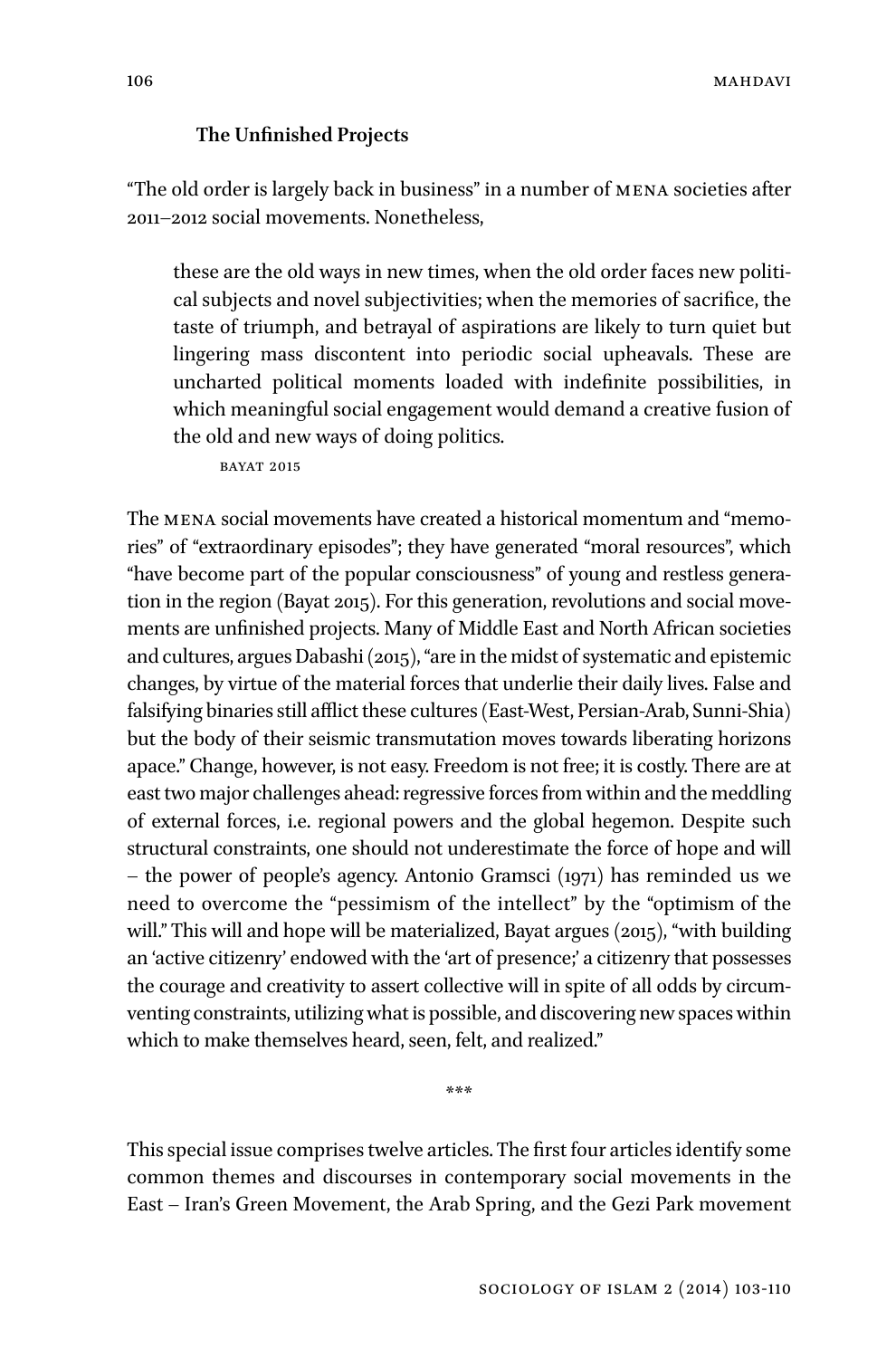in Turkey – and the Occupy Movements in the West. In his article "Suggestion, Translation, Transposition: Semiotic Reflections on Collective Action in the Middle East and Beyond", Peyman Vahabzadeh uses "a semiotic approach" to identify the connections between Iran's pro-democracy Green Movement, the Arab Spring, and the Occupy Movement. He masterfully demonstrates how contemporary social movements in the East and the West affect each other beyond their actors' intentions.

Siavash Saffari's article titled "The Post-Islamist Turn and the Contesting Visions of Democratic Public Religion" problematizes the relationship between religion and sociopolitical development in the context of mena social movements. More specifically, it examines two post-Islamist discourses of Abdolkarim Soroush and a new reading of Ali Shariati's revolutionary discourse – neo-Shariatis – in post-revolutionary Iran. The article identifies some of the capacities and limitations of these post-Islamist discourses and their particular conceptions of democratic public religiosity for contributing to the ongoing processes of change in Iran and other contemporary Muslim societies.

Navid Pourmokhtari's article titled "Understanding Iran's Green Movement as a 'movement of movements'" is a detailed sociological study of Iran's prodemocracy Green Movement. It uses a constructivist approach to demonstrate that Iran's democratic forces took a proactive role in constructing opportunities to mobilize their forces and pursue their goals. Citing the examples of the student and women's groups involved in Iran's Green Movement, and tracing their historical trajectories and particular experiences, the article suggests that the Green Movement may be best described as a "movement of movements," – a mega social movement capable of harnessing the potential to mobilize all democratic forces inside Iran.

In "Anger in Search of Justice: Reflections on the Gezi Revolt in Turkey," Gürcan Koçan & Ahmet Öncü shift our attention from Iran, the Arab Spring and the Occupy Movement to Turkey. The authors examine underlying motivation behind the participation of the Gezi Revolt. They argue that the Gezi Revolt was the expression of anger in response to a perceived social injustice. Anger and fury were the two particular emotions that provided a sense of urgency among a large section of people across the land.

The next six articles are particularly focused on the crisis of contemporary mena social movements. Each author problematizes a specific case with a different approach to the study of these movements. These articles investigates the failure of domestic polices of the Egyptian Islamists in power; they also examine the meddling of regional and global powers in the Arab Spring. "The Muslim Brotherhood: Between Democracy, Ideology and Distrust" is coauthored by Eid Mohamed and Bessma Momani. This article problematizes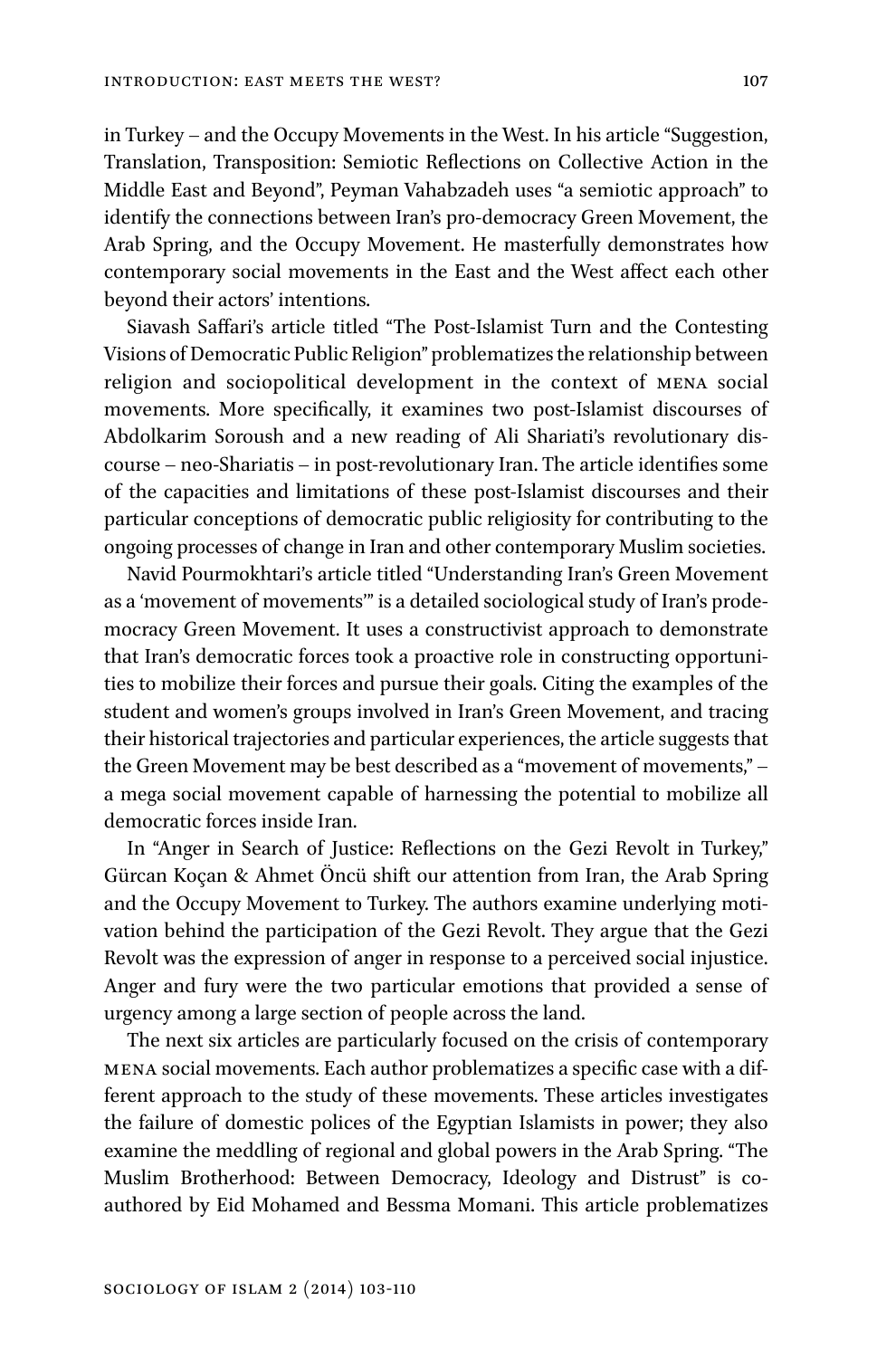the rise and fall of the Muslim Brotherhood after the Egyptian revolution. It argues that the myth of Islamism has been exposed in Egypt and that the Muslim Brotherhood's identity, torn between political pragmatism and religious conservatism, shaped its political actions under Morsi's presidency.

In the same manner, Richard Heydarian's article titled "The Arab Summer and Its Discontents: Origins of Revolution, and the Role of Islamic Movements in Post-Revolutionary Middle East" examines the distinct combination of structural, agential, and triggering factors in the rise of the Arab Spring. More specifically, it problematizes the role of the Egyptian Muslim Brotherhood and its offshoots in the region. The paper argues that "one of the principal pitfalls of the ruling Islamist parties was their inability to establish a credible mode of governance, which could decisively mark a break with the old order." The Islamists failed to provide an alternative economic agenda to address the structural maladies of the crony capitalism. Moreover, the paper sheds light on the support of the Arab Sheikhdoms for ultra-conservative Salafis, which diluted the process of democratization in Egypt.

Paul Rowe directs our attention to the questions of Coptic Christians in revolutionary Egypt. In "Democracy and Disillusionment: Copts and the Arab Spring", he examines the role of Copts, the indigenous Christians of Egypt, in the Egyptian revolution and how their enthusiasm for a new era was dampened after the revolution. The paper examines the polarization of Egyptian society between Christians and the Islamists, and the role of the church and lay movements in representing Coptic interests.

"Revolution in the Age of Identity: North Africa and the Postcolonial Condition," authored by Farid Laroussi, shifts our focus to North Africa. More specifically, it examines social movement and "democratization" within the postcolonial condition of Arab/Berber-Muslim sphere of Algeria and Morocco.

Andrew Wender's article titled "Beyond Resurgent 'Islamists' and Enlightened 'Secularists': Critiquing Caricatures of Religion in the Arab Uprisings" deconstructs the oppositional pair 'Islamist/secularist', and related identifiers like 'fanatic' and 'terrorist', to investigate the reductionist construction of Islam, and constructed binaries of religion and secularity. The paper asks whether the mena uprisings might challenge these constrained horizons and false binaries.

Ghada Ageel's article titled "A Palestinian Uprising: Is it Possible or is it Too Late?" brings us to the old and yet new question of Palestine. She examines the possibility of a non-violent, civil and social movement in Palestine – a Palestinian Spring/uprising. While attempting to place Palestine within a broader context of the mena social movements, the article argues that nonviolent resistance is emerging as the most potent means for reforming the Palestinian politics and also for defying the Israeli occupation.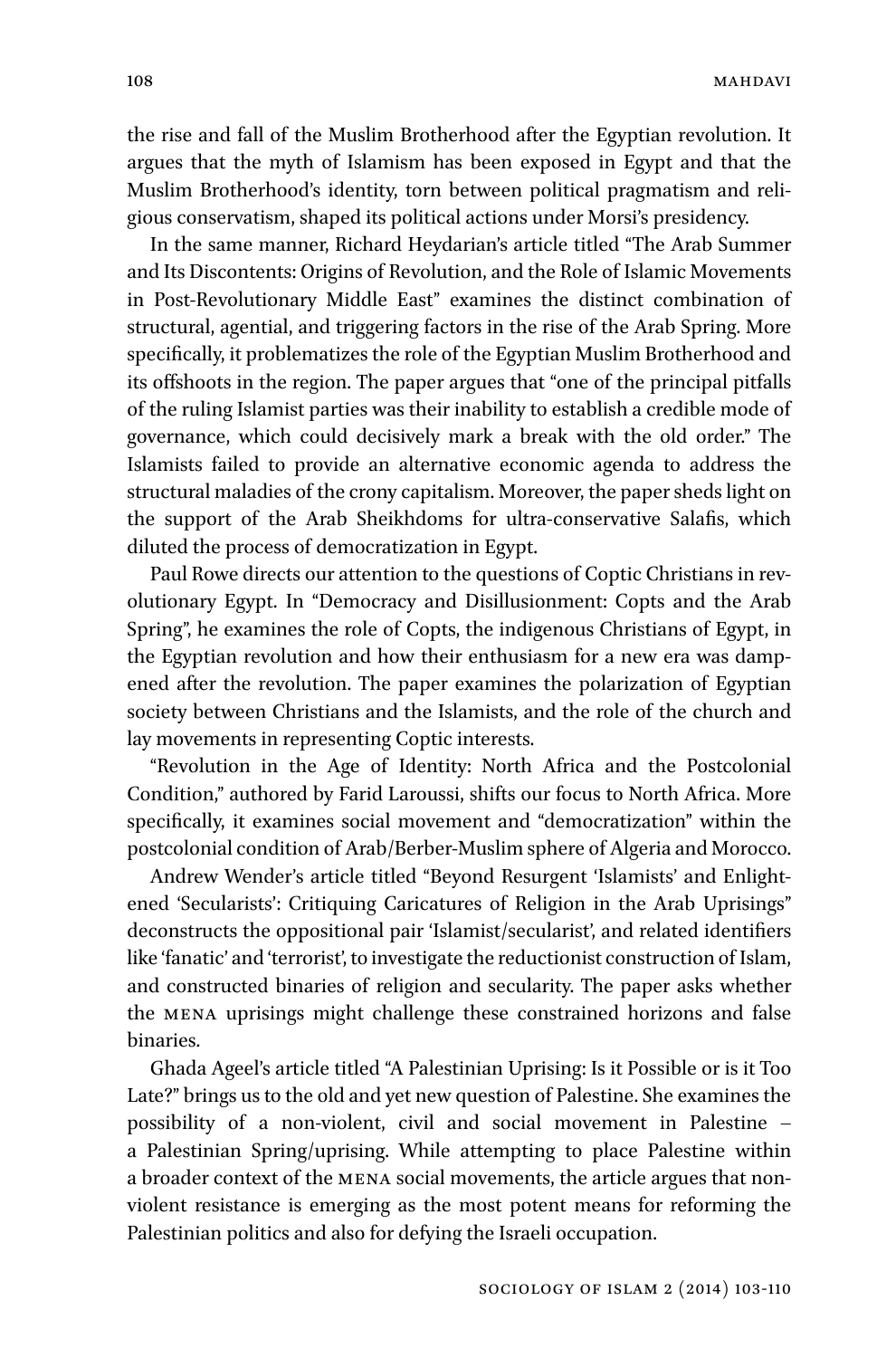The last two articles examine the role of social media in the contemporary mena social movements. Nermin Allam's article titled "Activism and Exception in Covering Egypt's Uprising: A Critical Reading of the *New York Times* Representation of Female Protestors" is a postcolonial feminist insight to the representation of women in the *new york times* coverage of the 2011 Egyptian uprising. It highlights "some of the ways in which Orientalist stereotypes were often manifested in the *nyt* representation of female protestors." By evoking the myth of female passiveness and framing female activism as an exception, the *nyt* assuaged the effect of women's activism in deconstructing traditional gender and geopolitical stereotypes.

Roozbeh Safshekan examines communication technology in the Iranian context. His article titled "The Matrix of Communication in Social Movements: A Comparison of the 1979 Revolution and 2009 Green Movement in Iran," is a comparative study of two social movements in contemporary Iran. It explores the role of communication technology, and more specifically the trinity of "matrix of communication" – "mainstream media", "alternative media", and "social network" – in the success and failure of political opposition in the 1979 revolution and the 2009 Green movement in Iran.

#### **References**

- Bayat, Asef (2013a). *Life as Politics: How Ordinary People Change the Middle East*. 2nd Ed. Stanford: Stanford University Press.
- Bayat, Asef (2013b). *Post-Islamism: The Changing Faces of Political Islam*. Oxford: Oxford University Press.
- Bayat, Asef (2015). "Revolution and Despair". *Mada Masr*. January 25. [http://www](http://www.madamasr.com/opinion/revolution-and-despair) [.madamasr.com/opinion/revolution-and-despair](http://www.madamasr.com/opinion/revolution-and-despair)
- Barber, Benjamin R. (2001). *Jihad vs McWorld*. New York: Ballantine Books.
- Dabashi, Hamid (2015). "Revolutions without borders." *Al-Araby*, 6 April. [http://www](http://www.alaraby.co.uk/english/comment/2015/4/6/revolutions-without-borders) [.alaraby.co.uk/english/comment/2015/4/6/revolutions-without-borders](http://www.alaraby.co.uk/english/comment/2015/4/6/revolutions-without-borders)
- Dabashi, Hamid. *The Arab Spring: The End of Postcolonialism*. London/New York: Zed Books, 2012.
- Fukuyama, Francis (1989). "The end of history?" *The National Interest*. 16, pp. 3–18.
- Fukuyama, Francis (1992). *The End of History and the Last Man*, New York: Simon & Schuster.
- Gramsci, Antonio (1971). *Selections from the Prison Notebooks*. Eds. Quintin Hoare and Geoffrey Nowell-Smith. New York: International Publishers Co.
- Grovogui, Siba N. (2013). "Postcolonialism." In Tim Dunne, Milja Kurki and Steve Smith, eds., *International Relations Theories: Disciplines and Diversity*, 3<sup>rd</sup> ed. Oxford University Press. pp. 247–265.